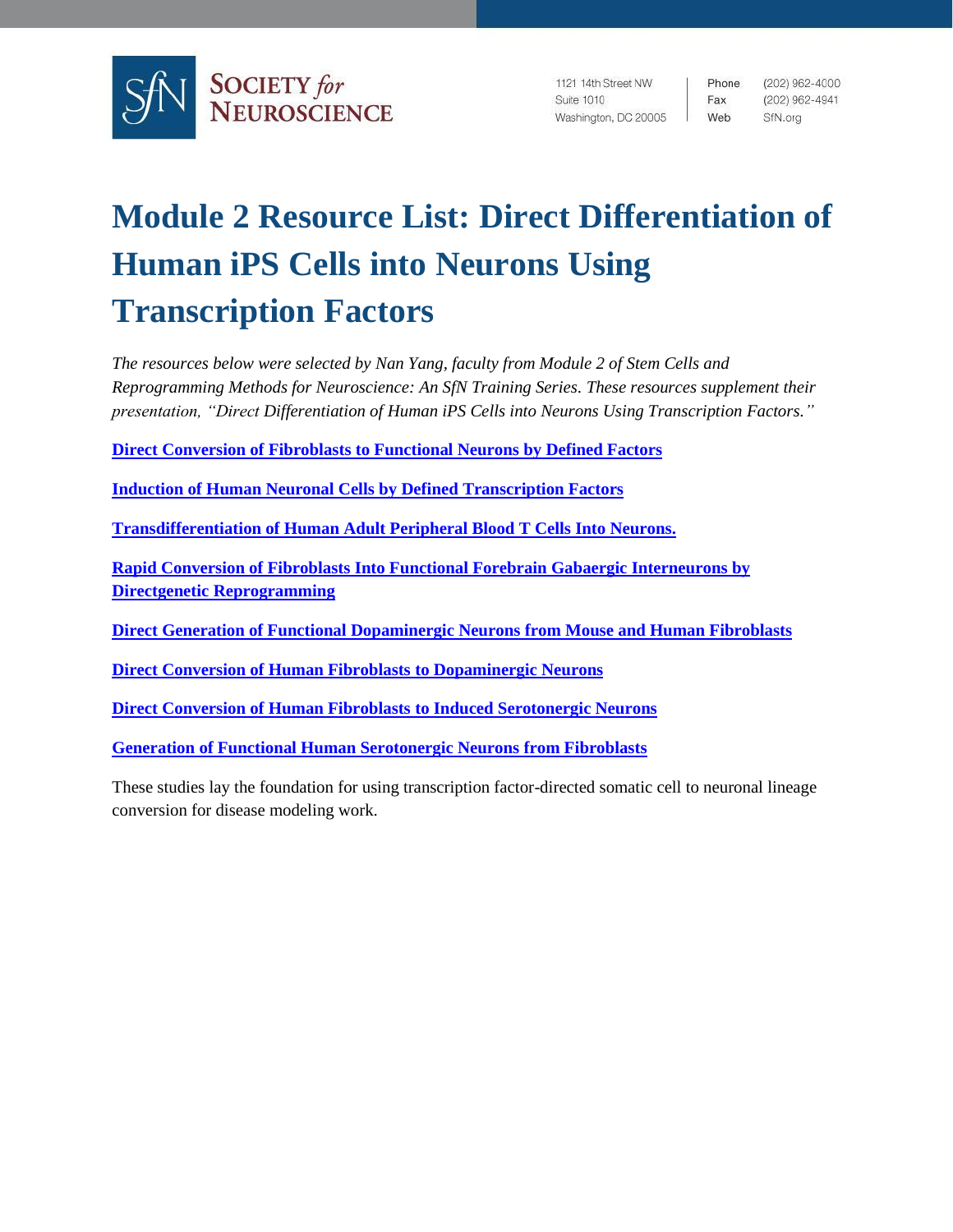

1121 14th Street NW Suite 1010 Washington, DC 20005 | Web

Phone (202) 962-4000 Fax (202) 962-4941 SfN.org

**[Generation of Human Striatal Neurons by Microrna-Dependent Direct Conversion of Fibroblasts](https://doi.org/10.1016/j.neuron.2014.10.016)**

**[Microrna-Mediated Conversion of Human Fibroblasts to Neurons](https://doi.org/10.1038/nature10323)**

**Small Molecules Take a [Big Step by Converting Fibroblasts Into Neurons](https://doi.org/10.1016/j.stem.2015.07.018)**

**[Small-Molecule-Driven Direct Reprogramming of Mouse Fibroblasts into Functional Neurons](https://doi.org/10.1016/j.stem.2015.06.003)**

**[Generation of Oligodendroglial Cells by Direct Lineage Conversion](https://doi.org/10.1038/nbt.2564)**

**[Transcription Factor–Mediated Reprogramming of Fibroblasts to Expandable, Myelinogenic](https://dx.doi.org/10.1038%2Fnbt.2561)  [Oligodendrocyte Progenitor Cells](https://dx.doi.org/10.1038%2Fnbt.2561)**

These studies use other small molecules to achieve direct conversion or convert fibroblasts to glial cells.

**[Directly Reprogrammed Human Neurons Retain Aging-Associated Transcriptomic Signatures and](https://doi.org/10.1016/j.stem.2015.09.001)  [Reveal Age-Related Nucleocytoplasmic Defects](https://doi.org/10.1016/j.stem.2015.09.001)**

**[Aging in a Dish: iPSC-Derived and Directly Induced Neurons for Studying Brain Aging and Age-](https://doi.org/10.1146/annurev-genet-120417-031534)[Related Neurodegenerative Diseases](https://doi.org/10.1146/annurev-genet-120417-031534)**

These papers demonstrate the advantage of using neurons generated by direct conversion from somatic cells to study age-related neurodegenerative disease.

**[Diverse Reprogramming Codes for Neuronal Identity](https://doi.org/10.1038/s41586-018-0103-5)**

**[Myt1l Safeguards Neuronal Identity by Actively Repressing Many Non-Neuronal Fates](https://doi.org/10.1038/nature21722)**

These papers demonstrate that in addition to its application in disease related studies, lineagereprogramming studies provide a unique way to identify and study the transcriptional regulatory hierarchy for cell fate control.